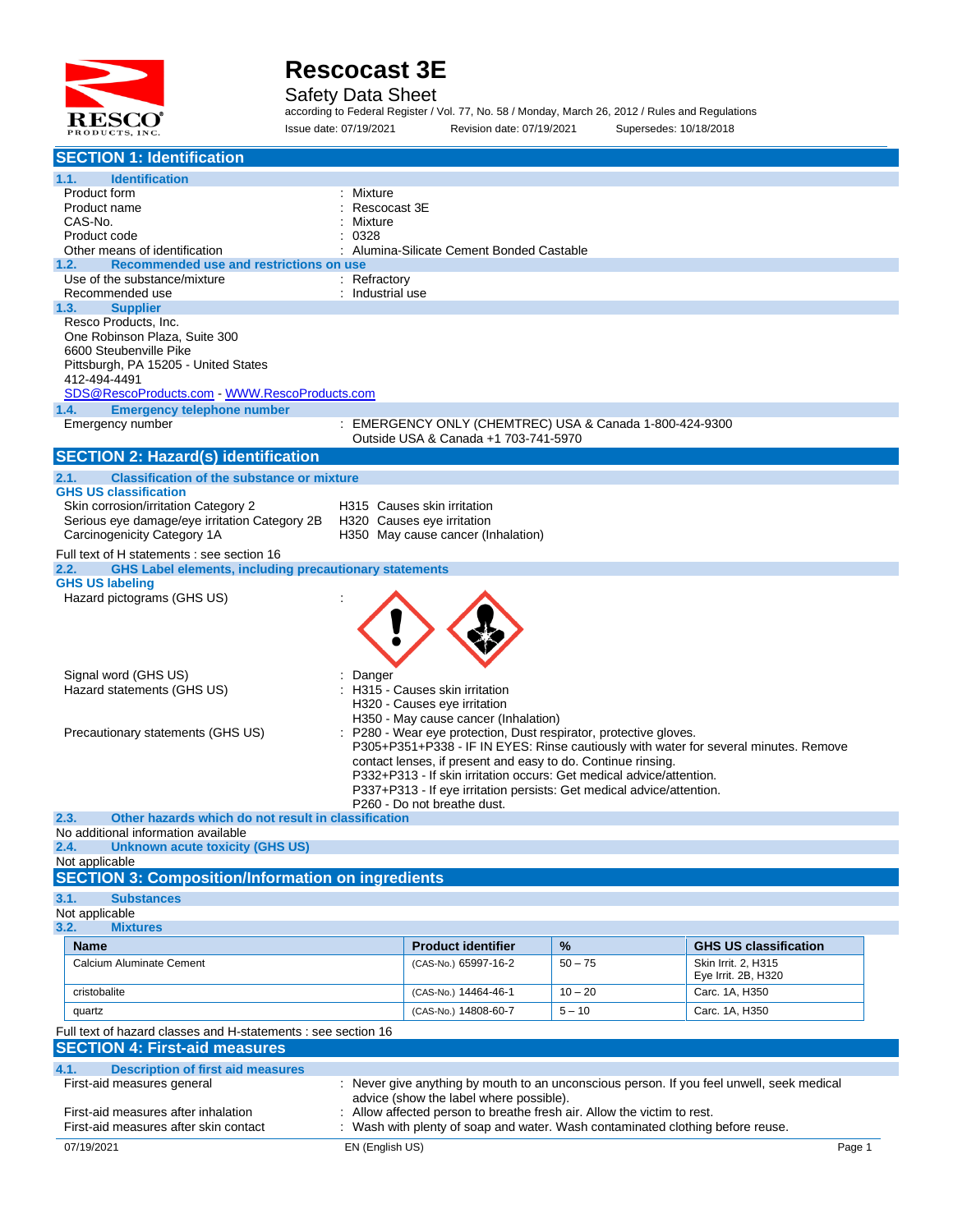Safety Data Sheet

according to Federal Register / Vol. 77, No. 58 / Monday, March 26, 2012 / Rules and Regulations

| First-aid measures after eye contact                                                                                 | : IF IN EYES: Rinse cautiously with water for several minutes. Remove contact lenses, if present                  |  |  |
|----------------------------------------------------------------------------------------------------------------------|-------------------------------------------------------------------------------------------------------------------|--|--|
| First-aid measures after ingestion                                                                                   | and easy to do. Continue rinsing.<br>: Rinse mouth. Do NOT induce vomiting. Obtain emergency medical attention.   |  |  |
| Most important symptoms and effects (acute and delayed)<br>4.2.                                                      |                                                                                                                   |  |  |
| Potential Adverse human health effects and<br>symptoms                                                               | : Based on available data, the classification criteria are not met.                                               |  |  |
| Symptoms/effects after inhalation                                                                                    | : May cause cancer by inhalation. Danger of serious damage to health by prolonged exposure<br>through inhalation. |  |  |
| Symptoms/effects after skin contact                                                                                  | : Causes skin irritation.                                                                                         |  |  |
| Symptoms/effects after eye contact<br>Immediate medical attention and special treatment, if necessary<br>4.3.        | : Causes eye irritation.                                                                                          |  |  |
| No additional information available                                                                                  |                                                                                                                   |  |  |
| <b>SECTION 5: Fire-fighting measures</b>                                                                             |                                                                                                                   |  |  |
| 5.1.<br>Suitable (and unsuitable) extinguishing media                                                                |                                                                                                                   |  |  |
| Suitable extinguishing media                                                                                         | : Use extinguishing media appropriate for surrounding fire.                                                       |  |  |
| Unsuitable extinguishing media                                                                                       | : In case of fire, all extinguishing media allowed.                                                               |  |  |
| 5.2.<br>Specific hazards arising from the chemical<br>Fire hazard                                                    | : Not flammable.                                                                                                  |  |  |
| Special protective equipment and precautions for fire-fighters<br>5.3.                                               |                                                                                                                   |  |  |
| Firefighting instructions                                                                                            | : Exercise caution when fighting any chemical fire. Prevent fire-fighting water from entering                     |  |  |
|                                                                                                                      | environment.                                                                                                      |  |  |
| Protection during firefighting<br><b>SECTION 6: Accidental release measures</b>                                      | : Do not enter fire area without proper protective equipment, including respiratory protection.                   |  |  |
|                                                                                                                      |                                                                                                                   |  |  |
| 6.1.<br>Personal precautions, protective equipment and emergency procedures<br>6.1.1.<br>For non-emergency personnel |                                                                                                                   |  |  |
| Emergency procedures                                                                                                 | : Do not breathe dust.                                                                                            |  |  |
| 6.1.2.<br>For emergency responders                                                                                   |                                                                                                                   |  |  |
| Protective equipment                                                                                                 | Equip cleanup crew with proper protection.                                                                        |  |  |
| Emergency procedures<br><b>Environmental precautions</b><br>6.2.                                                     | : Ventilate area.                                                                                                 |  |  |
| Prevent entry to sewers and public waters.                                                                           |                                                                                                                   |  |  |
| Methods and material for containment and cleaning up<br>6.3.                                                         |                                                                                                                   |  |  |
| Methods for cleaning up<br><b>Reference to other sections</b>                                                        | : On land, sweep or shovel into suitable containers. Minimize generation of dust.                                 |  |  |
| 6.4.<br>See Heading 8. Exposure controls and personal protection.                                                    |                                                                                                                   |  |  |
| <b>SECTION 7: Handling and storage</b>                                                                               |                                                                                                                   |  |  |
| <b>Precautions for safe handling</b><br>7.1.                                                                         |                                                                                                                   |  |  |
| Precautions for safe handling                                                                                        | : Do not handle until all safety precautions have been read and understood. Avoid raising dust.                   |  |  |
|                                                                                                                      | Avoid contact with skin and eyes. Do not breathe dust.                                                            |  |  |
|                                                                                                                      |                                                                                                                   |  |  |
| Hygiene measures                                                                                                     | Wash hands and other exposed areas with mild soap and water before eating, drinking or                            |  |  |
|                                                                                                                      | smoking and when leaving work.                                                                                    |  |  |
| Conditions for safe storage, including any incompatibilities<br>7.2.<br>Storage conditions                           | : Store this product in a dry location where it can be protected from the elements.                               |  |  |
| Incompatible products                                                                                                | : Strong bases. Strong acids.                                                                                     |  |  |
| <b>SECTION 8: Exposure controls/personal protection</b>                                                              |                                                                                                                   |  |  |
| 8.1.<br><b>Control parameters</b>                                                                                    |                                                                                                                   |  |  |
| <b>Rescocast 3E (Mixture)</b>                                                                                        |                                                                                                                   |  |  |
| No additional information available                                                                                  |                                                                                                                   |  |  |
| Calcium Aluminate Cement (65997-16-2)                                                                                |                                                                                                                   |  |  |
| No additional information available                                                                                  |                                                                                                                   |  |  |
|                                                                                                                      |                                                                                                                   |  |  |
| cristobalite (14464-46-1)                                                                                            |                                                                                                                   |  |  |
| USA - ACGIH - Occupational Exposure Limits                                                                           |                                                                                                                   |  |  |
| ACGIH TWA (mg/m <sup>3</sup> )                                                                                       | 0.025 mg/m <sup>3</sup> respirable dust                                                                           |  |  |
| USA - OSHA - Occupational Exposure Limits                                                                            |                                                                                                                   |  |  |
| OSHA PEL (TWA) (mg/m <sup>3</sup> )                                                                                  | $0.05$ mg/m <sup>3</sup> respirable dust                                                                          |  |  |
| quartz (14808-60-7)                                                                                                  |                                                                                                                   |  |  |
| USA - ACGIH - Occupational Exposure Limits                                                                           |                                                                                                                   |  |  |
| ACGIH TWA (mg/m <sup>3</sup> )                                                                                       | 0.025 mg/m <sup>3</sup> (Silica-Crystalline Quartz; USA; Time-weighted average exposure limit 8                   |  |  |
|                                                                                                                      | h; TLV - Adopted Value; Respirable fraction)                                                                      |  |  |
| <b>USA - OSHA - Occupational Exposure Limits</b>                                                                     |                                                                                                                   |  |  |
| Local name                                                                                                           | Silica, crystalline quartz, respirable dust                                                                       |  |  |
| OSHA PEL (TWA) (mg/m <sup>3</sup> )                                                                                  | 0.05 mg/m <sup>3</sup> respirable dust                                                                            |  |  |
| Remark (OSHA)<br>07/19/2021                                                                                          | $(3)$ See Table Z-3.<br>EN (English US)<br>2/5                                                                    |  |  |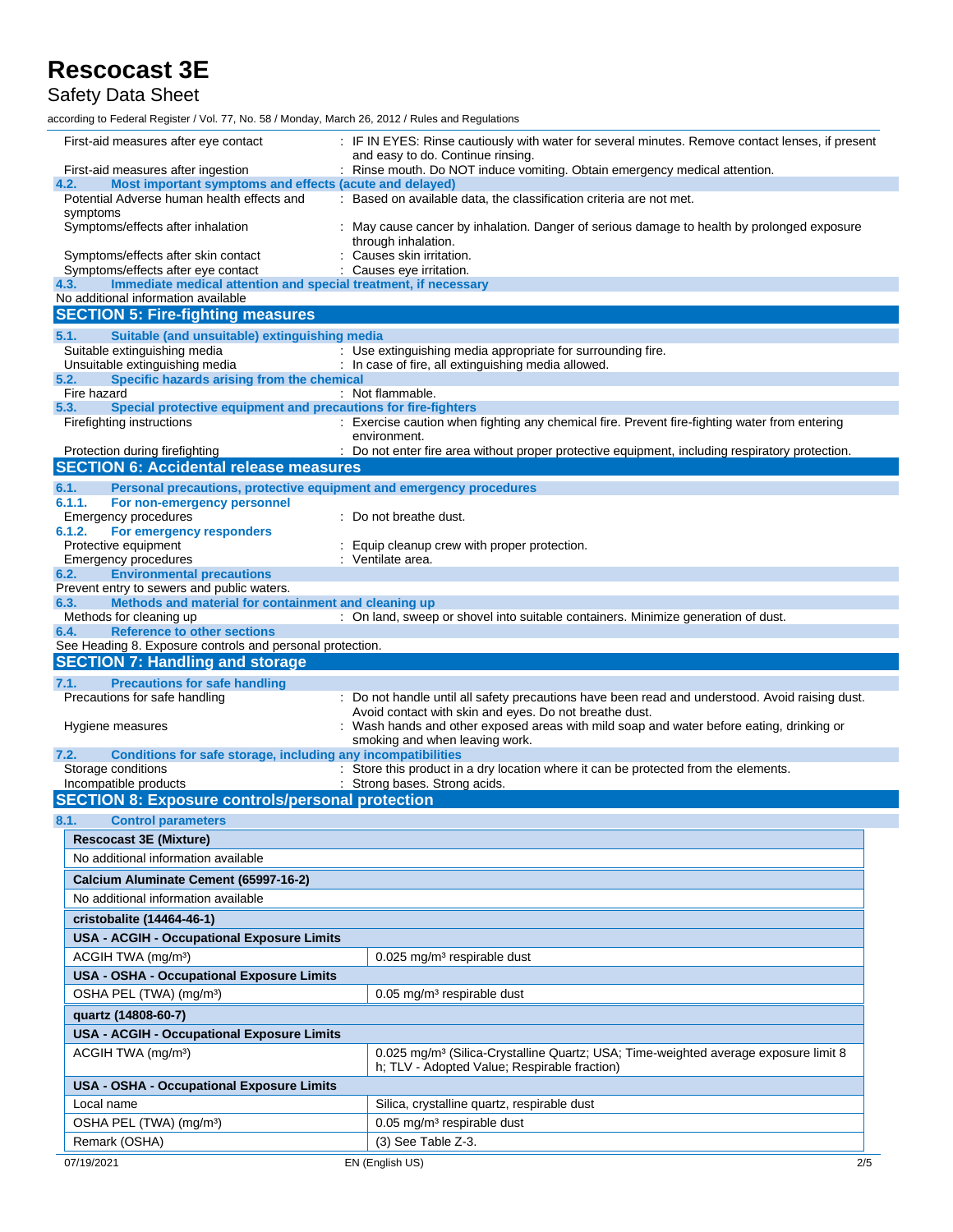### Safety Data Sheet

**8.2. Appropriate engineering controls**

according to Federal Register / Vol. 77, No. 58 / Monday, March 26, 2012 / Rules and Regulations

| Appropriate engineering controls                                     | : Provide adequate ventilation to minimize dust concentrations. |     |
|----------------------------------------------------------------------|-----------------------------------------------------------------|-----|
| Individual protection measures/Personal protective equipment<br>8.3. |                                                                 |     |
| Personal protective equipment:                                       |                                                                 |     |
| Avoid all unnecessary exposure.                                      |                                                                 |     |
| Hand protection:                                                     |                                                                 |     |
| Wear protective gloves.<br>Eye protection:                           |                                                                 |     |
| Chemical goggles or safety glasses                                   |                                                                 |     |
| Skin and body protection:                                            |                                                                 |     |
| Wear suitable protective clothing                                    |                                                                 |     |
| <b>Respiratory protection:</b>                                       |                                                                 |     |
| Wear appropriate mask                                                |                                                                 |     |
| Other information:                                                   |                                                                 |     |
| Do not eat, drink or smoke during use.                               |                                                                 |     |
| <b>SECTION 9: Physical and chemical properties</b>                   |                                                                 |     |
| 9.1.<br>Information on basic physical and chemical properties        |                                                                 |     |
| Physical state                                                       | : Solid                                                         |     |
| Appearance                                                           | Granular mixture.                                               |     |
| Color                                                                | brown                                                           |     |
| Odor                                                                 | : earthy                                                        |     |
| Odor threshold                                                       | Not applicable                                                  |     |
| рH                                                                   | No data available                                               |     |
|                                                                      |                                                                 |     |
| Melting point                                                        | > 2000 °F                                                       |     |
| Freezing point                                                       | Not applicable                                                  |     |
| Boiling point                                                        | Not applicable                                                  |     |
| Critical temperature                                                 | Not applicable                                                  |     |
| Critical pressure                                                    | Not applicable                                                  |     |
| Flash point                                                          | Not applicable                                                  |     |
| Relative evaporation rate (butyl acetate=1)                          | Not applicable                                                  |     |
| Relative evaporation rate (ether=1)                                  | Not applicable                                                  |     |
| Flammability (solid, gas)                                            | Non flammable.                                                  |     |
| Vapor pressure                                                       | Not Applicable                                                  |     |
| Vapor pressure at 50 °C                                              | Not Applicable                                                  |     |
| Relative vapor density at 20 °C                                      | No data available                                               |     |
| Relative density                                                     | $\approx$ 1.4                                                   |     |
|                                                                      |                                                                 |     |
| Solubility                                                           | Slightly soluble.                                               |     |
| Partition coefficient n-octanol/water (Log Pow)                      | : No data available                                             |     |
| Auto-ignition temperature                                            | Not applicable                                                  |     |
| Decomposition temperature                                            | No data available                                               |     |
| Viscosity, kinematic                                                 | No data available                                               |     |
| Viscosity, dynamic                                                   | Not Applicable                                                  |     |
| <b>Explosion limits</b>                                              | : Not applicable                                                |     |
| Explosive properties                                                 | No data available                                               |     |
| Oxidizing properties                                                 | No data available                                               |     |
| <b>Other information</b><br>9.2.                                     |                                                                 |     |
| No additional information available                                  |                                                                 |     |
| <b>SECTION 10: Stability and reactivity</b>                          |                                                                 |     |
| 10.1.<br><b>Reactivity</b>                                           |                                                                 |     |
| Hydraulic setting.                                                   |                                                                 |     |
| <b>Chemical stability</b><br>10.2.                                   |                                                                 |     |
| Stable under normal conditions of use.                               |                                                                 |     |
| <b>Possibility of hazardous reactions</b><br>10.3.                   |                                                                 |     |
| Not established.<br><b>Conditions to avoid</b><br>10.4.              |                                                                 |     |
| Avoid dust formation.                                                |                                                                 |     |
| 10.5.<br><b>Incompatible materials</b>                               |                                                                 |     |
| Strong acids. Strong bases.                                          |                                                                 |     |
| <b>Hazardous decomposition products</b><br>10.6.                     |                                                                 |     |
| No additional information available                                  |                                                                 |     |
| 07/19/2021                                                           | EN (English US)                                                 | 3/5 |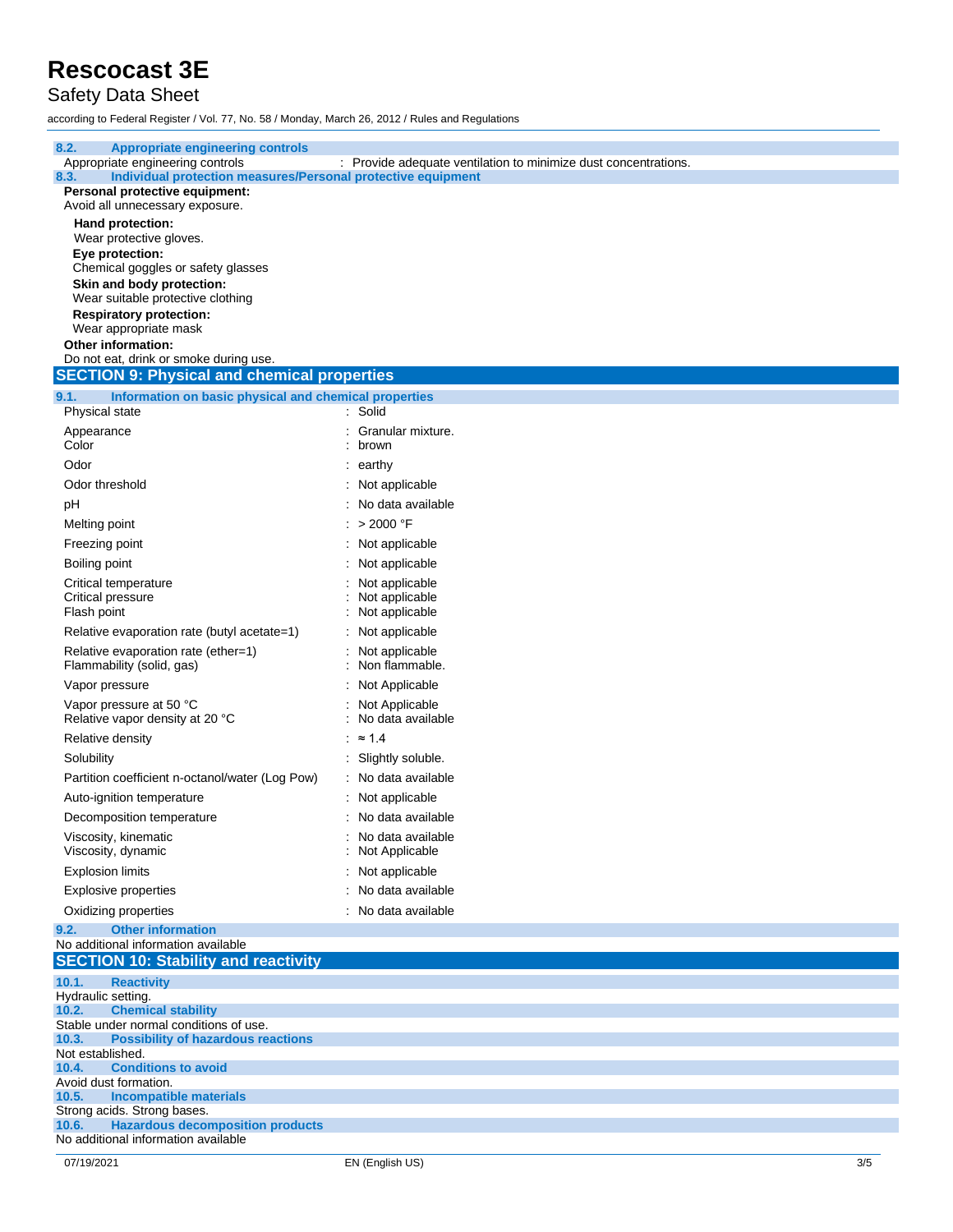#### Safety Data Sheet

according to Federal Register / Vol. 77, No. 58 / Monday, March 26, 2012 / Rules and Regulations

| <b>SECTION 11: Toxicological information</b>  |                                                                                            |  |  |  |
|-----------------------------------------------|--------------------------------------------------------------------------------------------|--|--|--|
| 11.1.<br>Information on toxicological effects |                                                                                            |  |  |  |
| Acute toxicity (oral)                         | : Not classified                                                                           |  |  |  |
| Acute toxicity (dermal)                       | Not classified                                                                             |  |  |  |
| Acute toxicity (inhalation)                   | Not classified                                                                             |  |  |  |
| Skin corrosion/irritation                     | Causes skin irritation.                                                                    |  |  |  |
| Serious eye damage/irritation                 | Causes eye irritation.                                                                     |  |  |  |
| Respiratory or skin sensitization             | Not classified                                                                             |  |  |  |
| Germ cell mutagenicity                        | Not classified                                                                             |  |  |  |
| Carcinogenicity<br>quartz (14808-60-7)        | May cause cancer (Inhalation).                                                             |  |  |  |
| IARC group                                    |                                                                                            |  |  |  |
| Reproductive toxicity                         | 1 - Carcinogenic to humans<br>Not classified                                               |  |  |  |
| STOT-single exposure                          | Not classified                                                                             |  |  |  |
| STOT-repeated exposure                        | Not classified                                                                             |  |  |  |
| Aspiration hazard                             | Not classified                                                                             |  |  |  |
| Viscosity, kinematic                          | No data available                                                                          |  |  |  |
| Potential Adverse human health effects and    | Based on available data, the classification criteria are not met.                          |  |  |  |
| symptoms                                      |                                                                                            |  |  |  |
| Symptoms/effects after inhalation             | : May cause cancer by inhalation. Danger of serious damage to health by prolonged exposure |  |  |  |
| Symptoms/effects after skin contact           | through inhalation.<br>Causes skin irritation.                                             |  |  |  |
| Symptoms/effects after eye contact            | Causes eye irritation.                                                                     |  |  |  |
| <b>SECTION 12: Ecological information</b>     |                                                                                            |  |  |  |
| 12.1.<br><b>Toxicity</b>                      |                                                                                            |  |  |  |
| No additional information available           |                                                                                            |  |  |  |
| 12.2.<br><b>Persistence and degradability</b> |                                                                                            |  |  |  |
| <b>Rescocast 3E (Mixture)</b>                 |                                                                                            |  |  |  |
| Persistence and degradability                 | Not established.                                                                           |  |  |  |
|                                               |                                                                                            |  |  |  |
| cristobalite (14464-46-1)                     |                                                                                            |  |  |  |
| Persistence and degradability                 | Mineral. Not applicable.                                                                   |  |  |  |
| Chemical oxygen demand (COD)                  | Not applicable                                                                             |  |  |  |
| ThOD                                          | Not applicable                                                                             |  |  |  |
| BOD (% of ThOD)                               | Not applicable                                                                             |  |  |  |
| quartz (14808-60-7)                           |                                                                                            |  |  |  |
| Persistence and degradability                 | Not applicable.                                                                            |  |  |  |
| Biochemical oxygen demand (BOD)               | Not applicable                                                                             |  |  |  |
| Chemical oxygen demand (COD)                  | Not applicable                                                                             |  |  |  |
| ThOD                                          | Not applicable                                                                             |  |  |  |
| 12.3.<br><b>Bioaccumulative potential</b>     |                                                                                            |  |  |  |
| <b>Rescocast 3E (Mixture)</b>                 |                                                                                            |  |  |  |
| Bioaccumulative potential                     | Not established.                                                                           |  |  |  |
|                                               |                                                                                            |  |  |  |
| cristobalite (14464-46-1)                     |                                                                                            |  |  |  |
| Bioaccumulative potential                     | No data available.                                                                         |  |  |  |
| quartz (14808-60-7)                           |                                                                                            |  |  |  |
| Bioaccumulative potential                     | No data available.                                                                         |  |  |  |
| 12.4.<br><b>Mobility in soil</b>              |                                                                                            |  |  |  |
| cristobalite (14464-46-1)                     |                                                                                            |  |  |  |
| Ecology - soil                                | No data available.                                                                         |  |  |  |
| <b>Other adverse effects</b><br>12.5.         |                                                                                            |  |  |  |
| Effect on the global warming                  | None known                                                                                 |  |  |  |
| Other information                             | : No other effects known.                                                                  |  |  |  |
| <b>SECTION 13: Disposal considerations</b>    |                                                                                            |  |  |  |
| <b>Disposal methods</b><br>13.1.              |                                                                                            |  |  |  |
| Product/Packaging disposal recommendations    | Dispose in a safe manner in accordance with local/national regulations.                    |  |  |  |
| Ecology - waste materials                     | Avoid release to the environment.                                                          |  |  |  |